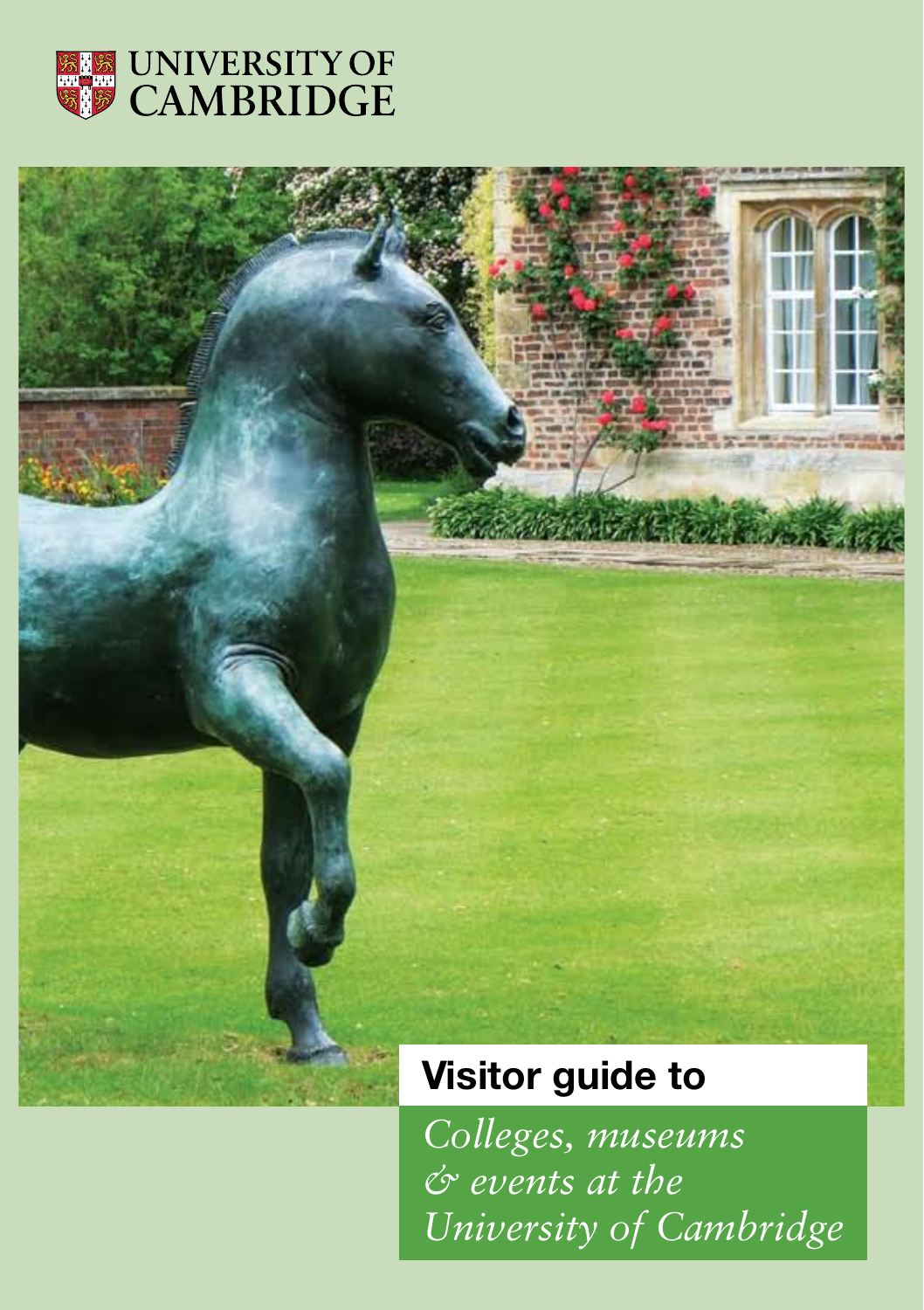## **Welcome to the University of Cambridge, Colleges and museums**

*Cambridge is a beautiful city, recognised throughout the world as a place of learning and innovation. With spectacular architecture, inspiring culture and refreshing* 



*green spaces, you can learn about the heritage and contemporary life of the University, Colleges, museums and the city during your visit.*

The Colleges of Cambridge have existed for more than 800 years and were founded between the 13th and 20th centuries. There are 31 Colleges. The oldest College – Peterhouse – was established as a community of scholars in 1284; the most recent foundation, Robinson College, was in 1979. The other 29 Colleges span the intervening centuries, and were founded by royalty, religious orders, guilds, business people, and the City of Cambridge. Over the years, each has acquired its own rich history of traditions and individual atmosphere.

The Colleges are autonomous, self-governing communities where students and academics live, work, learn and socialise. Three Colleges are for women students only and two admit only postgraduates. Four admit only mature undergraduates (over 21) and postgraduates. The remainder house and teach anyone enrolled in a course of study or research at the University. Once a student is a member of College, they remain so for life.

A student's College plays a central part in his or her experience here. It is in the College that the student receives supervisions – individual and small group teaching – which complement the lectures

and practical classes organised by the University. Colleges accommodate and feed their students. Formerly, College life revolved around the three great communal areas – the Chapel, the Library and the dining Hall. Today Colleges also provide bars, sports facilities and extensive opportunities for music, theatre and cultural life.

The museums and collections include the Fitzwilliam Museum, Botanic Garden, Kettle's Yard, Sedgwick Museum of Earth Sciences, The Polar Museum, Whipple Museum of the History of Science, Museum of Archaeology and Anthropology, Museum of Zoology, Museum of Classical Archaeology and the University Library visitor centre.

# Did you know?

Cambridge has more museums, galleries and collections within a square mile than any other UK city outside London.

If you require this publication in large print or an alternative format, please contact **engage@admin.cam.ac.uk**

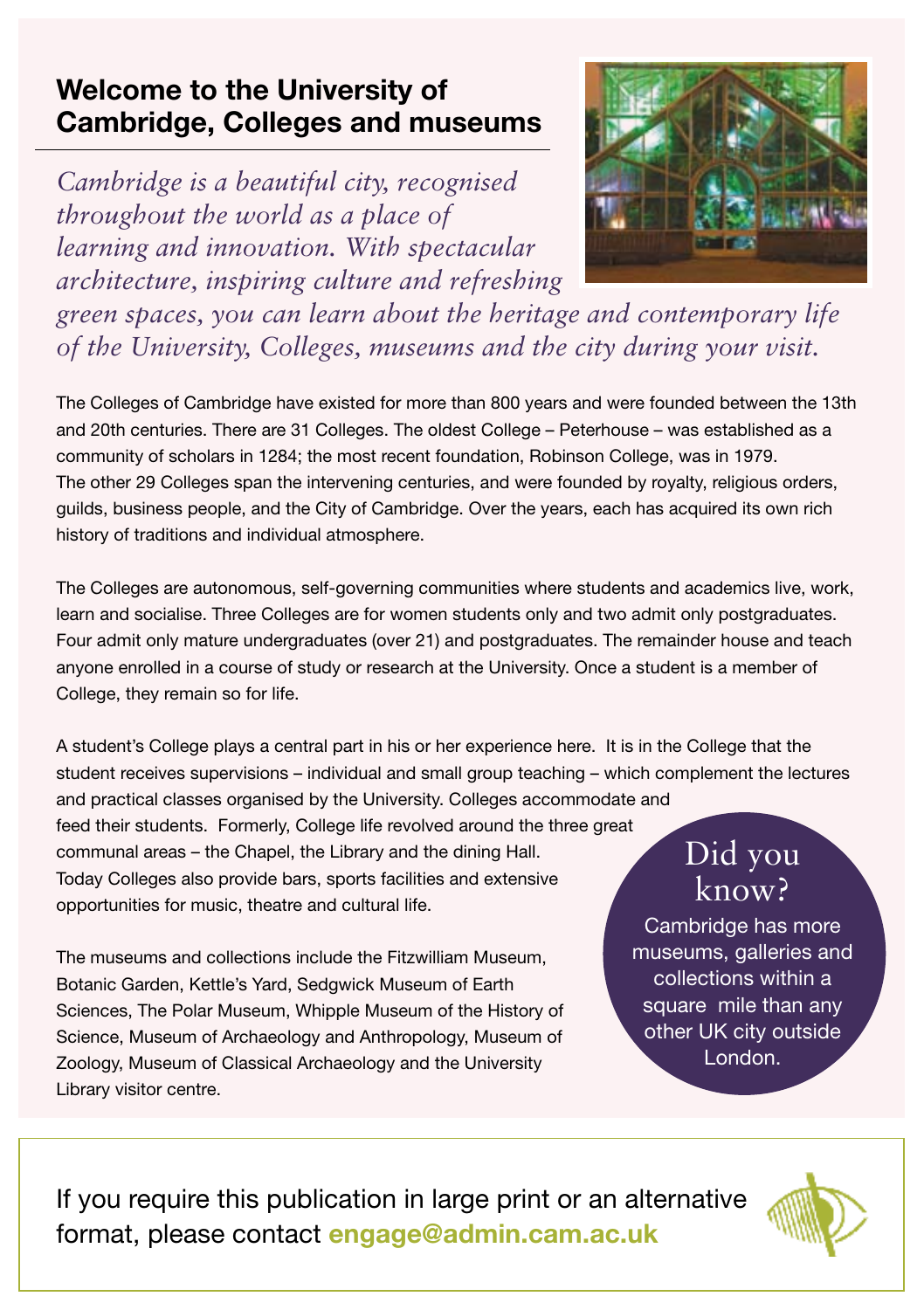### **Tourist Information Centre**

Cambridge Tourist Information Centre is located in the heart of the old city on Peas Hill, just off Cambridge Market Square.

The Centre offers help and advice on making the most of your time in and around Cambridge, including official guided tours, accommodation reservations, public transport, maps and guidebooks, discounted chauffeured punt tour tickets and more.

#### **Opening times:**

April–October Monday–Saturday **10am–5pm** Sunday & Bank holiday **11am–3pm**

November–March Monday–Saturday **10am–5pm** Sunday **Closed**

### **Peas Hill, Cambridge CB2 3AD General enquiries: 08712 268006 Guided walking tours: 01223 457574**

**Email: info@visitcambridge.org www.visitcambridge.org**

### **University of Cambridge Museums Shop**

Open: **10am–5pm** daily including Sundays and bank holidays.

Closed: Sundays only in January.

Unusual gifts and toys from all the museums, plus more information on collections and current exhibitions.

**18 King's Parade, Cambridge CB2 1SP 01223 353252**

### **What's On**

A great way to find out what's going on at the University of Cambridge during the time of your visit is to check out the What's On website, which lists all of the up-and-coming activities. from family events to adult lectures: **www.cam.ac.uk/whatson**

**The following are a number of major public annual events:** 

### *Cambridge Science Festival*  (March)

The Cambridge Science Festival offers hundreds of free events for all ages, allowing visitors to explore science, technology, engineering, mathematics and medicine. **www.cam.ac.uk/science-festival**

### *Open Cambridge*  (September)

Open Cambridge is a weekend of tours, talks and open access for Cambridge residents and visitors. It includes the Bridge the Gap walk, a five-mile College route that raises funds for local charities. **www.cam.ac.uk/open-cambridge**

### *Cambridge Festival of Ideas*  (October–November)

The Cambridge Festival of Ideas celebrates the arts, humanities and social sciences by showcasing a diverse mix of talks, performances, films, exhibitions and other creative displays. **www.cam.ac.uk/festival-of-ideas**

### *Museum events*

The museums offer a programme of events throughout the year including Twilight at the Museums (February), Museums at Night (May) and Summer at the Museums (July/August). **www.cam.ac.uk/museums**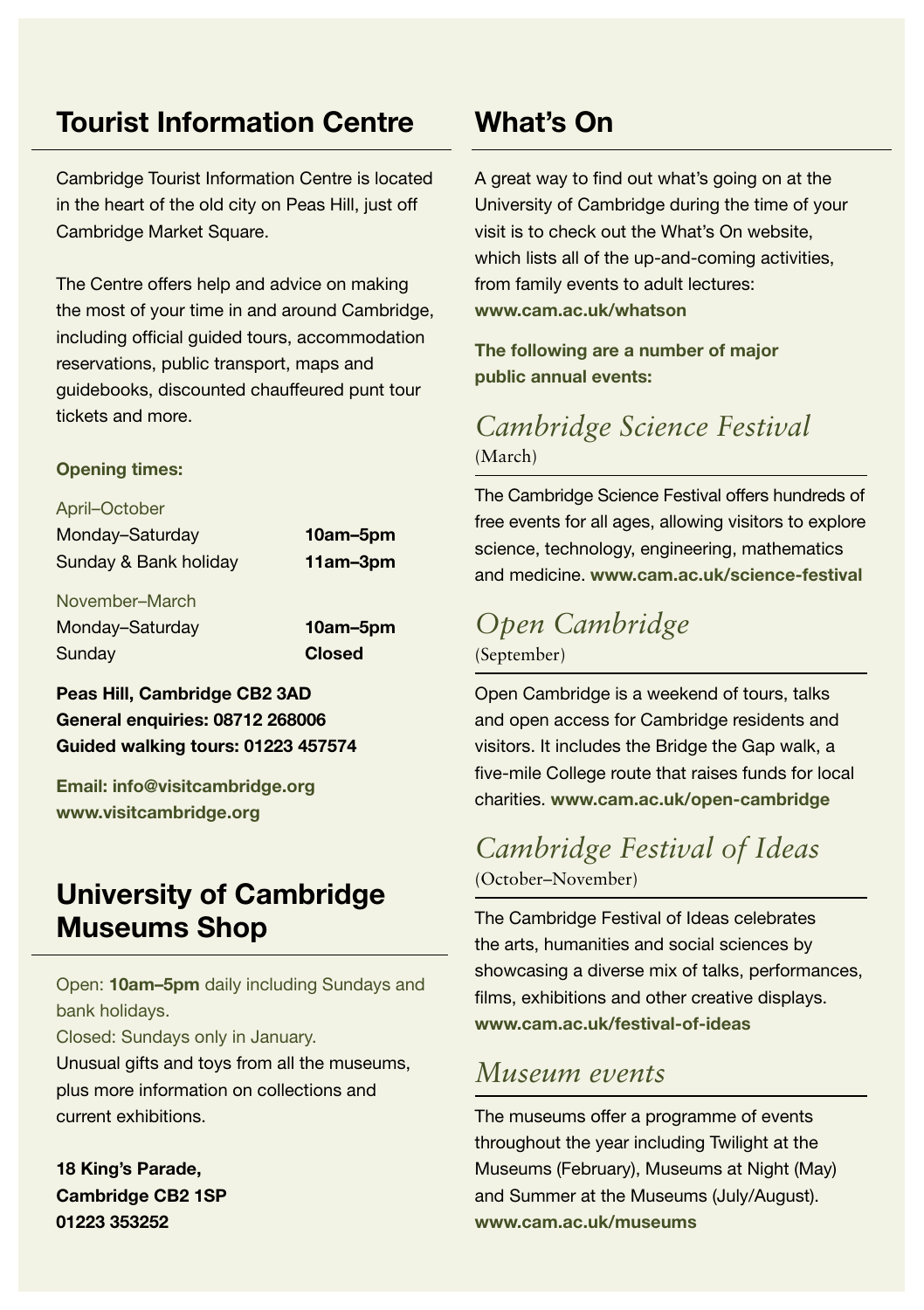#### <sup>A</sup> **Museum of Archaeology and Anthropology** (1884)

Tue–Sat 10.30am–4.30pm, Sun 12noon–4.30pm *CLOSED: Mondays (including bank holidays).* Free

Downing Street, Cambridge CB2 3DZ 01223 333516 <maa.cam.ac.uk>

#### Botanic Garden (1846)

Apr–Sep 10am–6pm; Feb, Mar & Oct 10am–5pm; Jan, Nov & Dec 10am–4pm. Adult £4.50; concession £3.95; entrance is free for children 0-16 when accompanied by an adult.

1 Brookside, Cambridge CB2 1JE 01223 336265 www.botanic.cam.ac.uk

<sup>C</sup> **Museum of Classical Archaeology** (1884)

Mon–Fri 10am–5pm; Sat (term time only) 10am–1pm. Free

Faculty of Classics, Sidgwick Avenue, Cambridge CB3 9DA 01223 330402 www.classics.cam.ac.uk/museum

<sup>D</sup> **Fitzwilliam Museum** (1848)

Tue–Sat 10am–5pm; Sun & bank holiday Monday 12noon–5pm.

*CLOSED: Mondays (except for bank holidays).*  Free

Trumpington Street, Cambridge CB2 1RB 01223 332900 www.fitzmuseum.cam.ac.uk

#### <sup>E</sup> **Kettle's Yard** (1966)

Tue–Sun & bank holiday Monday: House 12–5pm; Gallery 11.30am–5pm.

*CLOSED: Mondays (except for bank holidays)* Free

Castle Street, Cambridge CB3 0AQ 01223 748100 www.kettlesyard.co.uk

#### **The Polar Museum (1920)**

Tue–Sat 10am–4pm *CLOSED: Sundays, Mondays and bank holiday Saturdays. Open on bank holiday Mondays. Groups (max 25) should book in advance.* Free

Lensfield Road Cambridge CB2 1ER 01223 336540 www.spri.cam.ac.uk/museum

#### <sup>G</sup> **Sedgwick Museum of Earth Sciences** (1904)

Mon–Fri 10am–1pm & 2–5pm; Sat 10am–4pm. *Check website for bank holiday closures. Groups (max 30) need to be booked one week in advance.* Free

Downing Street, Cambridge CB2 3EQ 01223 333456 www.sedgwickmuseum.org

#### **H** Whipple Museum of the **History of Science** (1944)

Mon–Fri 12.30–4.30pm. *CLOSED: Bank holidays* Free

Free School Lane, Cambridge CB2 3RH 01223 330906 www.hps.cam.ac.uk/whipple

#### <sup>I</sup> **Museum of Zoology** (1814)

*CLOSED: for major refurbishment until 2016.* Free Downing Street, Cambridge CB2 3EJ

01223 336650 www.museum.zoo.cam.ac.uk

#### *O* Cambridge University Library **Visitor Centre**

Mon–Fri 9am–6pm; Sat 9am-4.30pm Free

West Road, Cambridge CB3 9DR <exhibitions.lib.cam.ac.uk>

#### **Other Cambridge museums**

#### <sup>K</sup> **Cambridge Museum of Technology**

Easter–October every Sunday 2–5pm; November–Easter first Sunday of the month 2–5pm. Admission charges apply

The Old Pumping Station Cheddars Lane, Cambridge CB5 8LD 01223 500652 www.museumoftechnology.com

#### <sup>L</sup> **Cambridge Science Centre**

Tue–Fri 1-5pm (term time); weekends, half terms & holidays 10am–5pm. Admission charges apply

18 Jesus Lane, Cambridge CB5 8BQ 01223 967965 www.cambridgesciencecentre.org

#### <sup>M</sup> **Centre for Computing History**

Wed-Sun 10am-5pm (last admission 4pm) Admission charges apply

Rene Court, Coldhams Road Cambridge CB1 3EW 01223 214446 www.computinghistory.org.uk

#### <sup>N</sup> **Wysing Arts Centre**

Daily 12noon–5pm when there is an exhibition in the gallery.

Fox Road, Bourn, Cambridge CB23 2TX 01954 718881 www.wysingartscentre.org

#### <sup>O</sup> **The Museum of Cambridge**

Tue–Sat 10.30am–5pm; Sun & bank holiday Mondays 2-5pm Tea room open: Sat 10.30am–4.30pm CLOSED: Mondays Admission charges apply

2/3 Castle Street,

Cambridge CB3 0AQ 01223 355159 www.museumofcambridge.org.uk

**Museums may be closed for Christmas or public holidays. Check website for details.**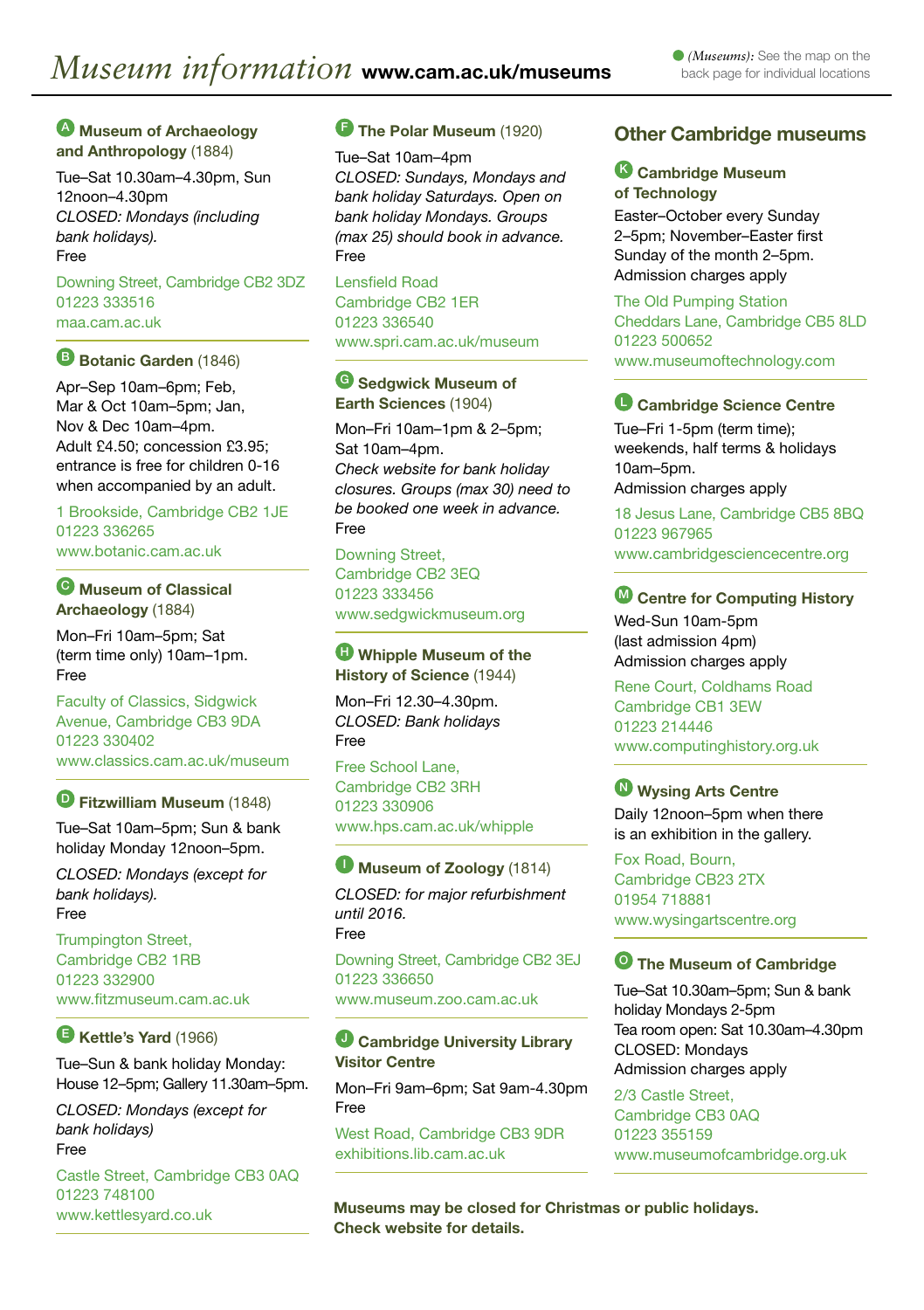The information contained within this leaflet is for guidance only. The Colleges are private institutions and opening times may vary due to functions, conferences, holidays, etc. During the examination period (late April-mid June) the Colleges will be shut. Charges are also subject to change. Please check with the College you wish to visit in advance.

Groups should book in advance and the Visit Cambridge website offers official walking tours visiting several Colleges. All visitors should first report to the porters' lodge at the entrance to the College on arrival.

Please remember that the Colleges are places where people study, work and live and we ask that you do not enter any areas marked 'private'. Members of the University will be asked for their University card to visit Colleges. Alumni should request a CamCard for College access (www.alumni.cam.ac.uk/benefits/camcard/college-access).

#### **April-June is quiet exam period, during which most of the Colleges are closed**

#### **Information about disability access**

An access guide and map is available at: **www.admin.cam.ac.uk/univ/disability** You may also contact the individual Colleges and Museums you wish to visit to check access information. Disabled parking is available throughout the city's car parks and streets. A list of these is available by contacting the Tourist Information Centre (Tel: 08712 268006) or from their following webpage: **www.visitcambridge.org/visitor-information/accessibility**

# *College information* **for the public**

#### 1 **Christ's College** (1505)

9am–4pm. *The Fellows' Garden is open Mon–Fri only.* Free

St Andrew's Street Cambridge CB<sub>2</sub> 3BU 01223 334900 www.christs.cam.ac.uk



#### 2 **Churchill College** (1960)

College grounds are open all year round. *The Churchill Archives Centre is open to researchers by appointment.* Free

Storey's Way Cambridge CB3 0DS 01223 336000 www.chu.cam.ac.uk



#### 3 **Clare College** (1326)

Opening times vary. When open, the Fellows' and Scholars' gardens, Chapel and Hall can be visited Mon–Sun 10.45am–4.15pm. *During term time, visits to the gardens are by special arrangement only.*  Easter weekend and Jul–Sep £3 (discounted rate of £2 for groups 10+)

Trinity Lane Cambridge CB<sub>2</sub> 1TL 01223 333200 www.clare.cam.ac.uk *(Colleges):* See the map on the back page for individual locations

#### 4 **Clare Hall** (1965)

9am–5pm. *The College is open all year round.* Free Herschel Road Cambridge CB3 9AL 01223 332360 www.clarehall.cam.ac.uk

#### 5 **Corpus Christi College** (1352)

Jan–Apr 2–4pm; Jul–Sep 10.30am–4.30pm; Oct–Dec 2–4pm £2.50

Trumpington Street Cambridge CB2 1RH 01223 338000 www.corpus.cam.ac.uk

#### 6 **Darwin College** (1964)

*Access to the College and grounds for external groups and individuals is by prior appointment only. Please contact: bursars.sec@darwin.cam.ac.uk*

Silver Street Cambridge CB3 9EU 01223 335660 www.darwin.cam.ac.uk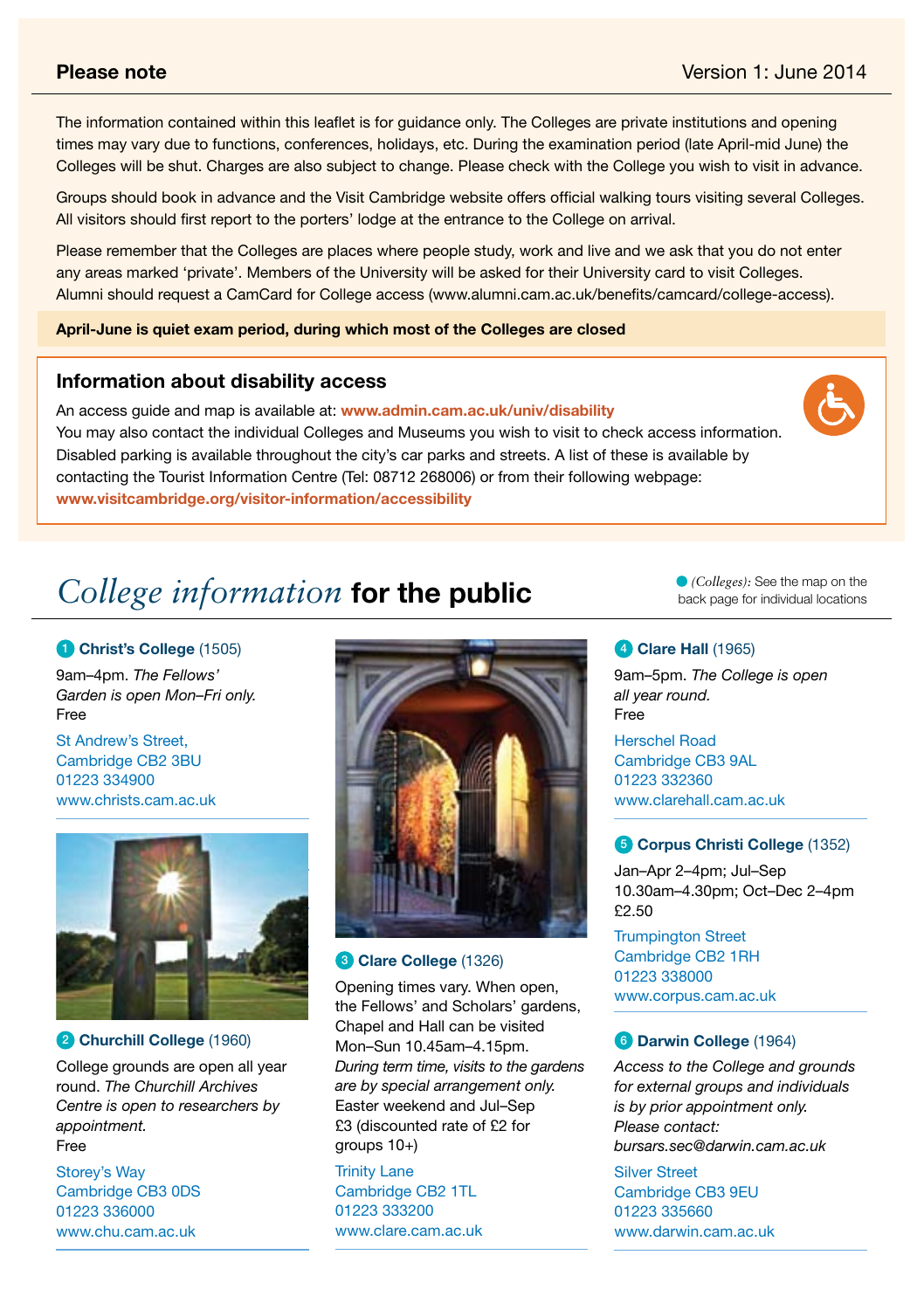# *College information* **for the public**

#### 7 **Downing College** (1800)

9am–5pm Free

Regent Street Cambridge CB2 1DQ 01223 334800 www.dow.cam.ac.uk

#### 8 **Emmanuel College** (1584)

9am–6pm Free

St Andrew's Street Cambridge CB2 3AP 01223 334200 www.emma.cam.ac.uk

#### 9 **Fitzwilliam College** (1869)

9.30am–5pm Free Storey's Way Cambridge CB3 0DG 01223 332000

www.fitz.cam.ac.uk

#### 10 **Girton College** (1869)

9am–5pm Free Huntingdon Road Cambridge CB3 0JG 01223 338999 www.girton.cam.ac.uk

#### **11 Gonville and Caius College** (1348)

9am–2pm. *Closed for two weeks in August.* Free

Trinity Street Cambridge CB2 1TA 01223 332400 www.cai.cam.ac.uk

#### 12 **Homerton College** (1730 in London–1894 in Cambridge)

10am–4pm. *Groups of 8+ by prior arrangement only.* Free

Hills Road Cambridge CB2 8PH 01223 747111 www.homerton.cam.ac.uk

#### 13 **Hughes Hall** (1885)

9am–5pm Free

Mortimer Road Cambridge CB1 2EW 01223 334898 www.hughes.cam.ac.uk

#### 14 **Jesus College** (1496)

9am–6pm Free

Jesus Lane Cambridge CB5 8BL 01223 339339 www.jesus.cam.ac.uk



#### 15 **King's College** (1441)

During term time: Mon 9.45am– 3.30pm; Tues–Fri 9.30am–3.30pm; Sat 9.30am–3.15pm; Sun 1.15–2.30pm. Out of term: Mon 9.45am–4.30pm; Tues–Sun 9.30am–4.30pm

Adult £7.50; concessions £5; group rate (10+ people, advanced booking, Mon–Fri only) £6.50 or concessions £4.50; free for children under 12 when visiting with their family, or for school groups whose school is in Cambridgeshire and under the LEA or holds Academy status and receives no private funding.

*The King's College Chapel is occasionally closed because of recordings, concerts and private ceremonies. For a list of closure dates please see www.kings.cam. ac.uk/visit. During the Easter Term (April–June), the grounds are closed due to exams, but you can still visit the Chapel.*

King's Parade Cambridge CB2 1ST 01223 331100 www.kings.cam.ac.uk

#### <sup>16</sup> **Lucy Cavendish College** (1965)

*The College is not generally open for visitors. The public are welcome to visit the College during special events, which are promoted widely.*

Lady Margaret Road Cambridge CB3 0BU 01223 332190 www.lucy-cav.cam.ac.uk

#### <sup>17</sup> **Magdalene College** (1428)

6am–6pm. *The Pepys Library is open to visitors for limited hours during term and the summer.*  Free

Magdalene Street Cambridge CB3 0AG 01223 332100 www.magd.cam.ac.uk

#### <sup>18</sup> **Murray Edwards College** (1954)

The College and the New Hall Art Collection are open daily 10am–6pm. *Details of the New Hall Art Collection can be found at www.art.newhall.cam.ac.uk.* Free

Huntingdon Road Cambridge CB3 0DF 01223 762100 www.murrayedwards.cam.ac.uk



<sup>19</sup> **Newnham College** (1871)

Open all day Free

Sidgwick Avenue Cambridge CB3 9DF 01223 335700 www.newn.cam.ac.uk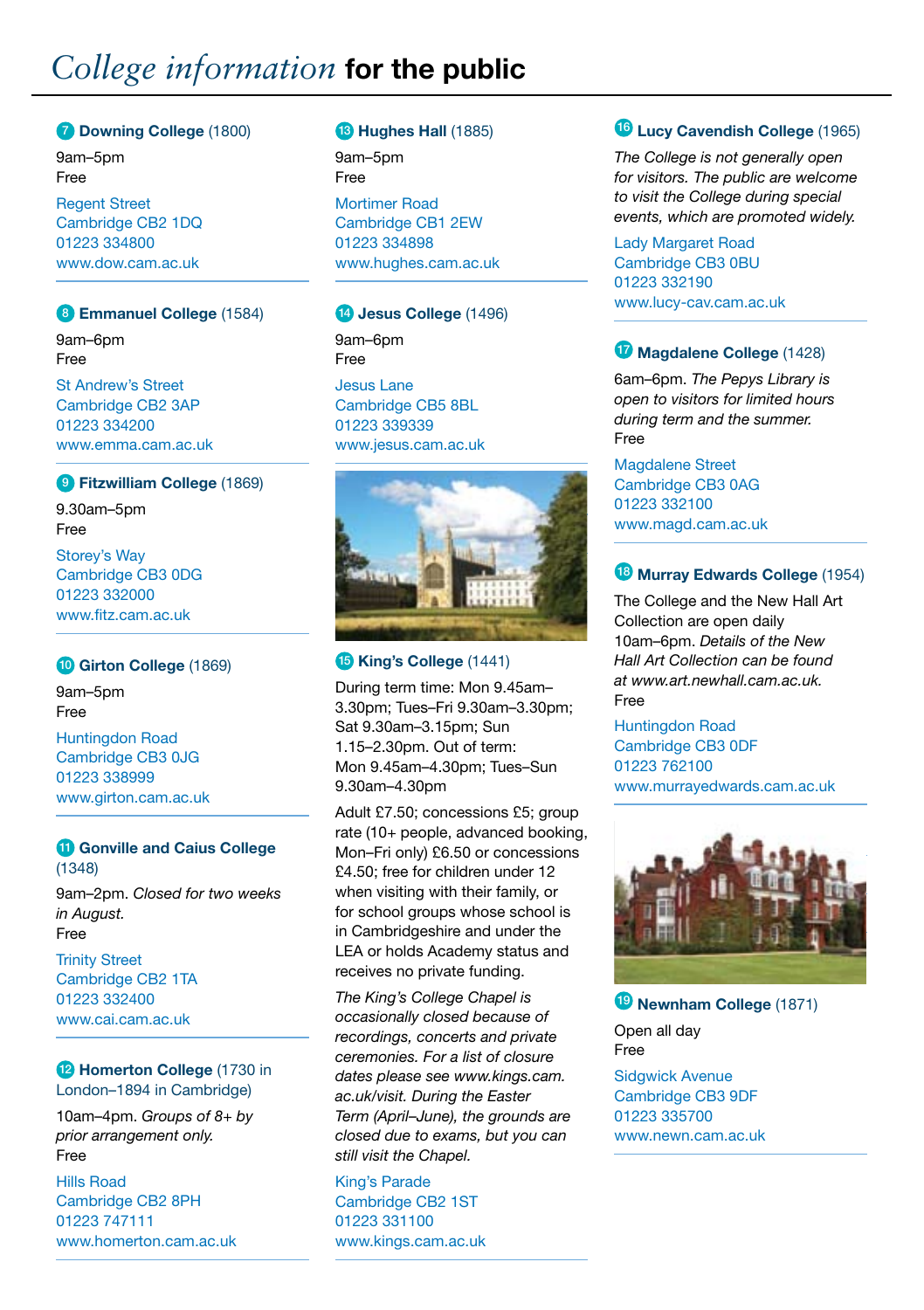

#### <sup>20</sup> **Pembroke College** (1347)

Open all year round. Tourist groups above the size of a family can visit the College's courts and gardens 2–5pm. The Wren Chapel is open 9am–6pm. Free

Trumpington Street Cambridge CB2 1RF 01223 338100 www.pem.cam.ac.uk

#### <sup>21</sup> **Peterhouse** (1284)

9am–5pm Free

Trumpington Street Cambridge CB2 1RD 01223 338200 www.pet.cam.ac.uk

### <sup>22</sup> **Queens' College** (1448)

Mar–Sep 10am–4.30pm; Sep– Nov Mon–Fri 2–4pm, Sat–Sun 10am–4.30pm; Nov–Mar 2–4pm. *The President's Lodge, the Old Library, the War Memorial Library, Cripps Dining Hall, staircases and the Fellow's Garden are not open to visitors.*   $53$ 

Silver Street Cambridge CB3 9ET 01223 335511 www.queens.cam.ac.uk

#### <sup>23</sup> **Robinson College** (1979)

Mon–Sat 10am–6pm; Sun 2–6pm. Closed for two weeks in August. Free

Grange Road Cambridge CB3 9AN 01223 339100 www.robinson.cam.ac.uk



### <sup>24</sup> **Selwyn College** (1882)

9.30am–5pm Free

The College is open all year round. *Groups should be limited to 10 and visit outside the exam period.*

Grange Road, Cambridge CB3 9DQ 01223 335846 www.sel.cam.ac.uk

#### **25** Sidney Sussex College (1596)

Open all day Free Sidney Street Cambridge CB2 3HU 01223 338800 www.sid.cam.ac.uk



#### <sup>26</sup> St Catharine's College (1473)

Open all day Free

Trumpington Street Cambridge CB2 1RL 01223 338300 www.caths.cam.ac.uk/home

#### <sup>27</sup> **St Edmund's College** (1896)

*Mass at the Chapel every day (except Saturday) throughout the year* Free

Mount Pleasant Cambridge CB3 0BN 01223 336250 www.st-edmunds.cam.ac.uk

#### <sup>28</sup> **St John's College** (1511)

Mar–Oct 10am–5pm; Nov–Feb 10am–3.30pm Adult £5; concessions £3.50; children under 12 free

St John's Street Cambridge CB2 1TP 01223 338671 www.joh.cam.ac.uk



#### **Trinity College (1546)**

Winter time 10am–4pm (last entry 3.30pm), Summer time 10am–5pm (last entry 4.30pm) Adult £1; children £0.50 (children under 12 free)

Trinity Street Cambridge CB2 1TQ 01223 338400 www.trin.cam.ac.uk

#### <sup>30</sup> **Trinity Hall** (1350)

9.15am–12noon and 2pm–5.30pm. *Visits during exam time by prior arrangement only.* Free

**Trinity Lane** Cambridge CB2 1TJ 01223 332500 www.trinhall.cam.ac.uk

#### <sup>31</sup> **Wolfson College** (1965)

10am–4pm. *Maximum 12 people in a group.* Free Barton Road, Cambridge CB3 9BB 01223 335900

www.wolfson.cam.ac.uk